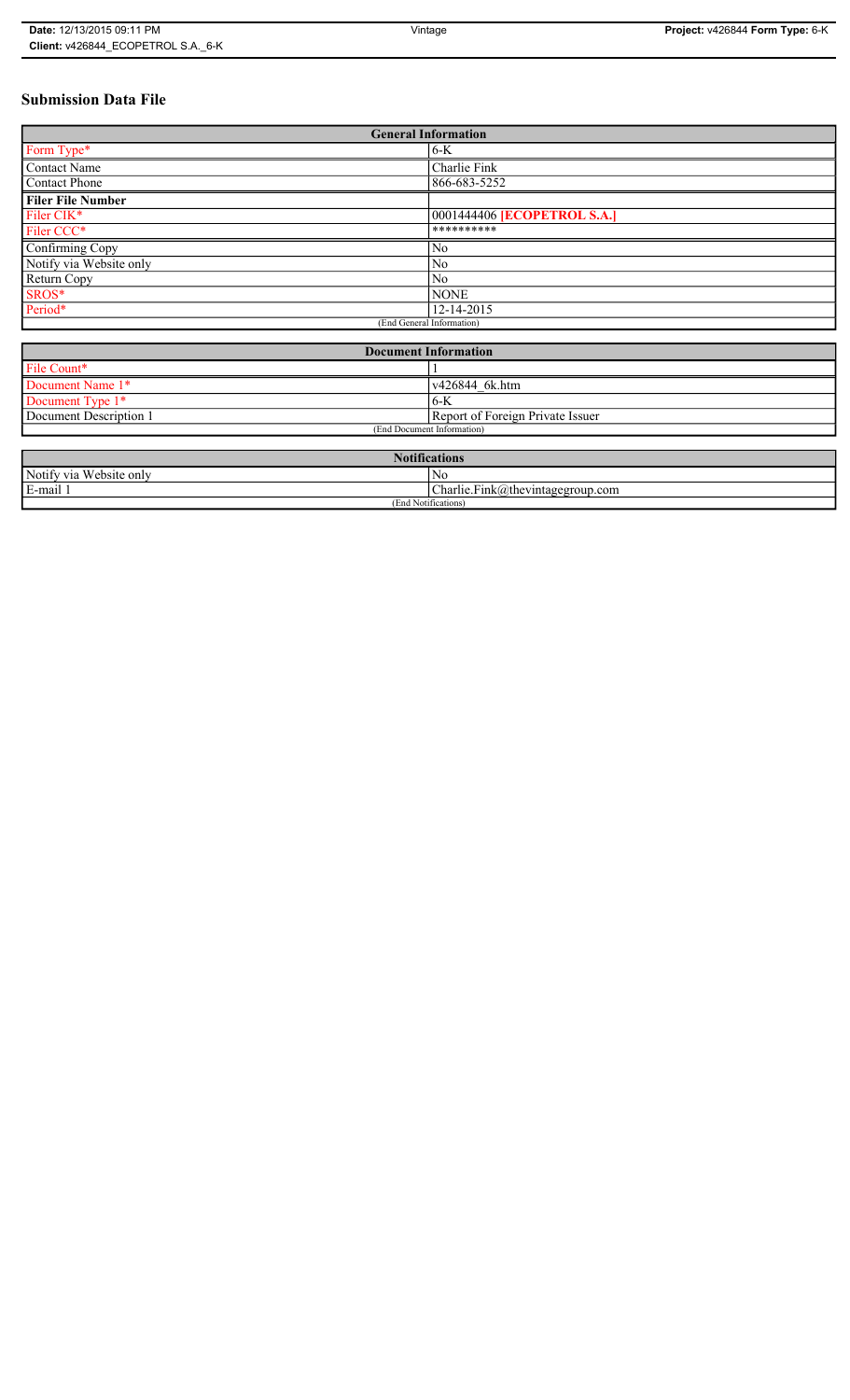#### **UNITED STATES SECURITIES AND EXCHANGE COMMISSION Washington, D.C. 20549**

### **FORM 6-K**

#### **REPORT OF FOREIGN PRIVATE ISSUER PURSUANT TO RULE 13a-16 OR 15d-16 UNDER THE SECURITIES EXCHANGE ACT OF 1934**

For the month of December, 2015

Commission File Number 001-34175

ECOPETROL S.A.

(Exact name of registrant as specified in its charter)

N.A.

(Translation of registrant's name into English)

COLOMBIA

(Jurisdiction of incorporation or organization)

Carrera 13 No. 36 – 24 BOGOTA D.C. – COLOMBIA

(Address of principal executive offices)

Indicate by check mark whether the registrant files or will file annual reports under cover of Form 20-F or Form 40-F.

Form 20-F  $\boxtimes$  Form 40-F  $\Box$ 

Indicate by check mark if the registrant is submitting the Form 6-K in paper as permitted by Regulation S-T Rule 101(b)(1)

 $Yes \Box No \boxtimes$ 

Indicate by check mark if the registrant is submitting the Form 6-K in paper as permitted by Regulation S-T Rule 101(b)(7)

 $Yes \Box No \boxtimes$ 

Indicate by check mark whether the registrant by furnishing the information contained in this form is also thereby furnishing the information to the Commission pursuant to Rule 12g3-2(b) under the Securities Exchange Act of 1934.

Yes $\Box$  No  $\boxtimes$ 

If "Yes" is marked, indicate below the file number assigned to the registrant in connection with Rule 12g3-2(b): 82-  $N/A$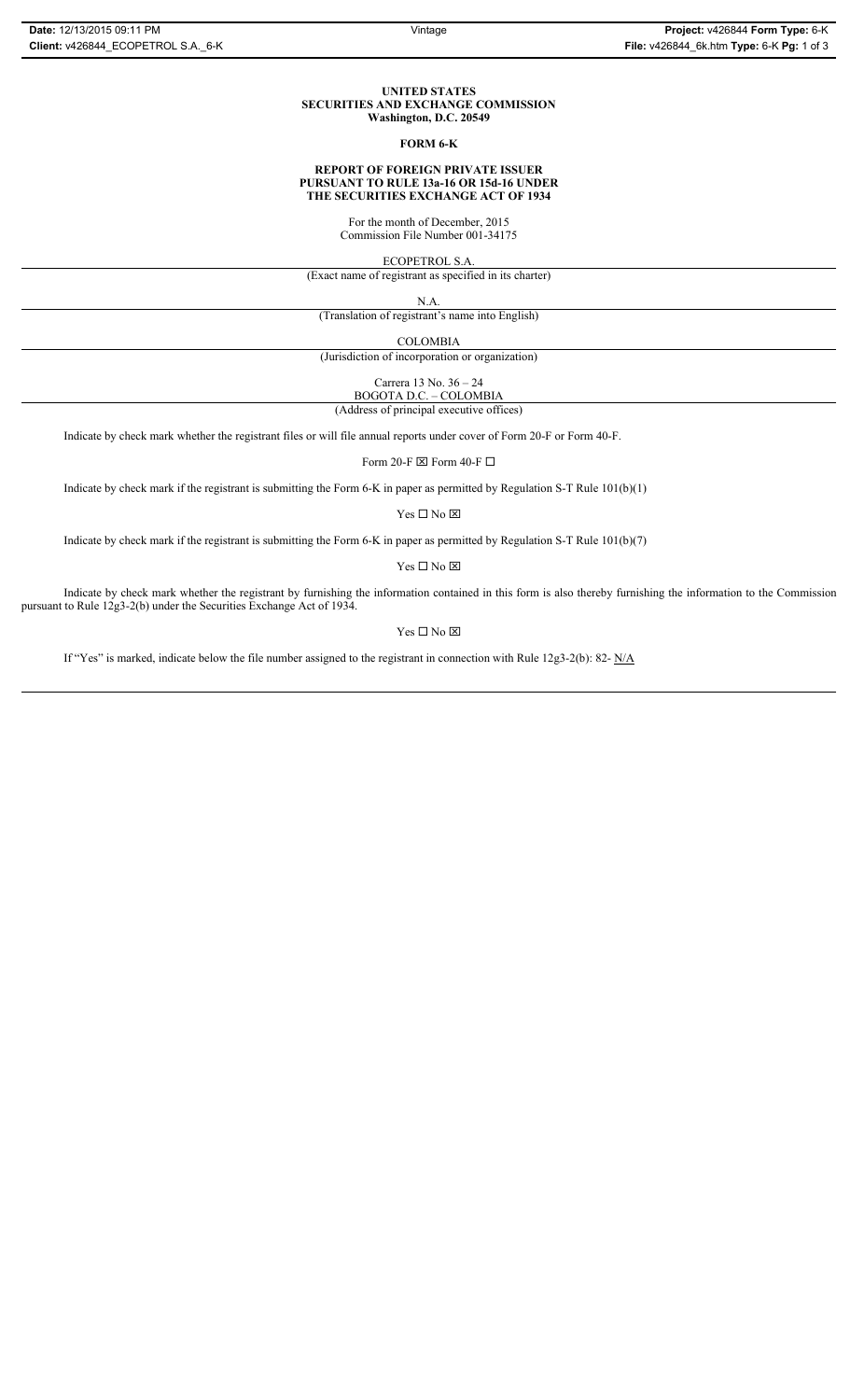#### **Ecopetrol announces US\$4.8 billion investment plan for 2016**

- **Carrying forward a plan focused on cost reductions and achieving efficiencies to deal with international price conditions.**
- **•** Business Group setting daily output target of 755,000 barrels of oil equivalent, similar to 2015 production.
- <sup>z</sup> **Business Transformation Plan continues to strengthen its results, allowing structural savings of more than US\$760 million.**

Ecopetrol S.A. (BVC: ECOPETROL; NYSE: EC; TSX: ECP) reports that its Board of Directors approved the Ecopetrol Group 2016 Investment Plan for US\$4.8 billion.

The approved investment budget is in line with the new corporate strategy, and is attuned to the challenging situation of the international oil market. Accordingly, investments budgeted for 2016 will be 40% less than those that were planned for 2015.

The plan focuses on achieving greater efficiencies and profitability in all of the Ecopetrol Group's areas, with an emphasis on capital discipline, cost reduction and efficiency.

Progress achieved in the Business Transformation Program will yield optimizations and projected savings of US\$760 million in 2015.

These savings will be maintained for 2016 and additional cost reductions will be sought in dilution of heavy crudes, renegotiation of contracts, efficient management of corporate expenses and a culture of savings and austerity.

Ecopetrol Group investment plan will allow for maintaining average daily production of around 755 thousand barrels of oil equivalent (MBOED), of which 690 (MBOED) come from Ecopetrol S.A., figures similar to those reached in 2015.

Of the total investment approved of US\$4.8 billion for the Ecopetrol Group, US\$2,782 million will be invested in projects of Ecopetrol S.A., and US\$2,018 million in projects of its affiliates and subsidiaries.

96% of the investments will be made in Colombia, and 4% abroad through affiliates of Ecopetrol S.A. The largest part of the investments will be allocated to more efficient production of crude oil and gas, evaluate recent exploratory discoveries, startup of the new Cartagena refinery, and strengthening transport capacity.

The investments that have been approved are broken down by segment below:

**2016 Investment Plan of Ecopetrol S.A., Affiliates and Subsidiaries Figures in Millions of US\$**

| <b>Business Area</b>        |       |
|-----------------------------|-------|
| Exploration                 | 660   |
| Production                  | 2,337 |
| Transport                   | 473   |
| Refining and Petrochemicals | 1,044 |
| Other                       | 286   |
| <b>Total</b>                | 4,800 |

The funds required for Ecopetrol S.A.'s US\$2,782 million investment plan and the company's contribution to investments in affiliates and subsidiaries in the amount of US\$ 1,035 million, will come from internal cash generation, divestment of non-strategic assets and financing mechanisms. The Company has borrowing capacity, an investment grade rating, and access to capital markets in Colombia and abroad.

### **Bogotá, December 14, 2015**

*Ecopetrol is the largest company in Colombia and is an integrated oil & gas company; it is among the top 50 oil companies in the world and among the four top ones in Latin America. Besides Colombia - where it generates over 60% of the national production - it has exploration and production activities in Brazil, Peru & the US (Gulf of Mexico). Ecopetrol owns the largest refinery in Colombia and most of the pipeline and multi-product pipeline network in the country, and is significantly increasing its participation in bio-fuels.*

*This release contains statements that may be considered forward looking statements within the meaning of Section 27A of the U.S. Securities Act of 1933 and Section 21E of the U.S. Securities Exchange Act of 1934. All forward-looking statements, whether made in this release or in future filings or press releases or orally, address matters that involve risks and uncertainties, including in respect of the Company's prospects for growth and its ongoing access to capital to fund the Company's business plan, among<br>involve risks and uncertainties, including in respec others. Consequently, changes in the following factors, among others, could cause actual results to differ materially from those included in the forward-looking statements: market prices of oil & gas, our exploration and production activities, market conditions, applicable regulations, the exchange rate, the Company's competitiveness and the performance of Colombia's economy and industry, to mention a few. We do not intend, and do not assume any obligation to update these forward-looking statements.*

#### **For further information, please contact:**

**Head of Corporate Finance and Investor Relations** María Catalina Escobar Phone: (+571) 234 5190 E-mail: investors@ecopetrol.com.co

**Media Relations (Colombia)**  Jorge Mauricio Tellez Phone: + 571-234-4329 e-mail: mauricio.tellez@ecopetrol.com.co